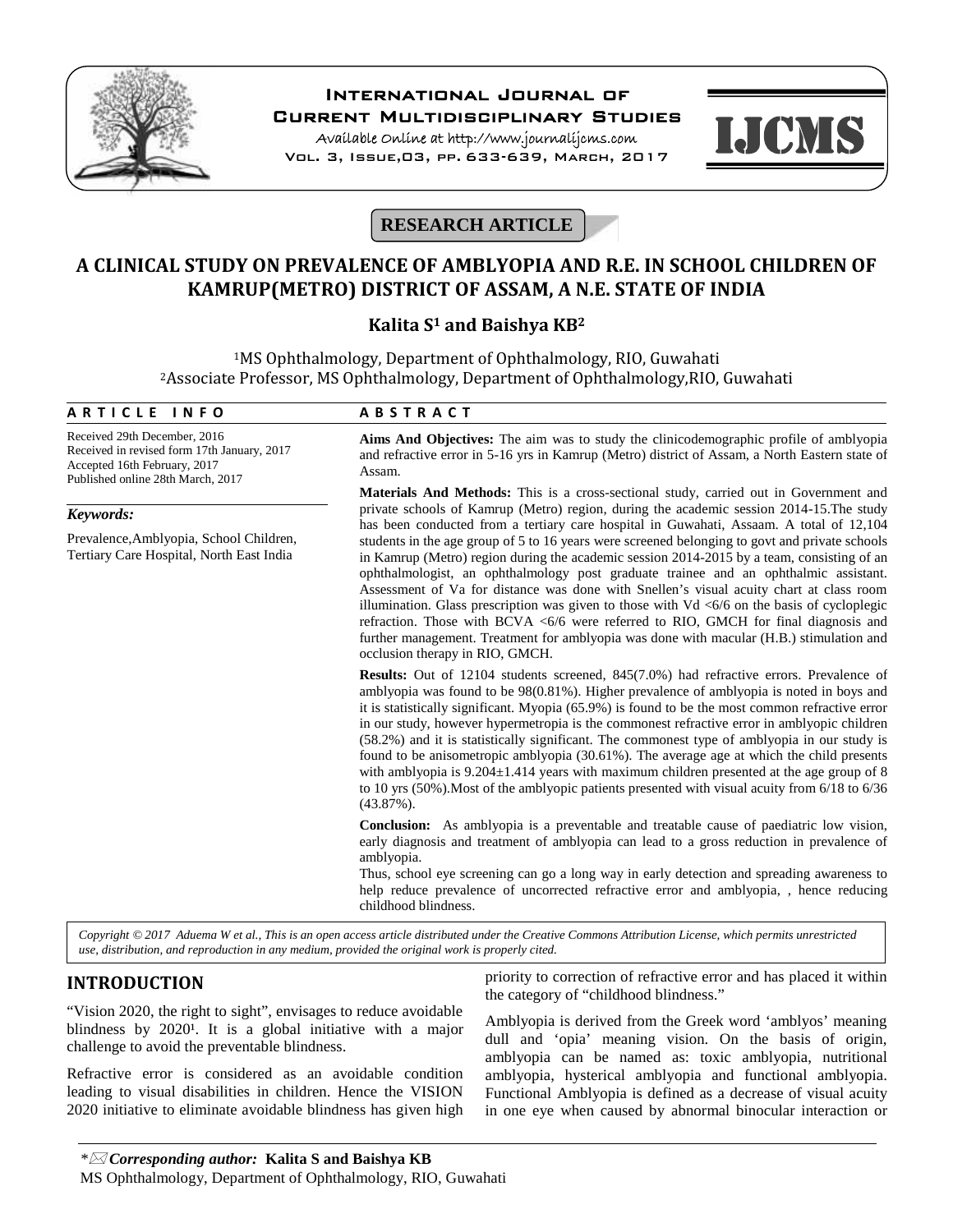occurring in one or both eyes as a result of pattern vision deprivation during visual immaturity, for which no cause can be detected during the physical examination of the eye and which in appropriate cases, is reversible by therapeutic measures.<sup>49</sup>

Amblyopia is one of the commonest causes of childhood visual impairment, the prevalence of which is usually underestimated, often because of lack of awareness. It has an estimated prevalence of 1 to  $5\%$ <sup>7</sup> and refractive error correction alone may successfully treat anisometric amblyopia in 25 to 75% of patients<sup>6</sup>. As amblyopia is a preventable and treatable cause of  $\tau_{\text{th}}$ paediatric low vision, early diagnosis and treatment of amblyopia can lead to a gross reduction in prevalence of amblyopia. School children constitute 30 to 45% of total population in India. School going children therefore form an important large target group<sup>5</sup> and considering the fact that  $30\%$ of visually impaired person in India lose their sight before the age of 20  $yrs^5$ , screening of these children plays an important  $\frac{c_6}{m}$ role in early detection of amblyopia, and hence preventing the development of lifelong visual morbidity.

WHO has initiated a global initiative for the elimination of avoidable blindness by the year 2020 known as the VISION 2020. One of the five conditions of immediate priority is Childhood blindness.<sup>1</sup>

A healthy child of today can be the leader of tomorrow, if due rights are given properly in a package. Hence, to know the magnitude of the problem in our part of the region, a cross sectional study is done to evaluate the prevalence of amblyopia and the various management options in school children between 5 to 16 years in Kamrup (Metro) region.

The Kamrup (Metro) district was created on 3 February 2003 by bifurcation of the erstwhile Kamrup district. The district occupies an area of 1527.84 km²; with a total population of 1,260,419. There are 292 total numbers of schools in Kamrup (Metro) region (under Secondary Education Board of Assam, 2014). The total number of children in these schools accounted to more than 2 lakhs in the age group of 5-16 years. In 56 weeks of our study period, we planned to visit one school per week. However, as in the months of July and December, the schools used to be closed due to vacation; we planned to visit only 40 schools during our study period. In our study, 12104 school children of 40 schools were screened from the period September, 2014 to August, 2015.

Very little is reported in literature about prevalence of amblyopia in North East India among school going children. Therefore, it is of interest to assess these children for early diagnosis, prevention and management of amblyopia in our part of the country.

The aims and objectives of our study are stated below:

- 1. To determine the prevalence of amblyopia in school going children in the age group of 5-16 years in and around Kamrup Metro.
- 2. To determine the etiology and types of amblyopia.

# **MATERIALS AND METHODS**

*Place of study*

This is a cross-sectional study, carried out in Government and private schools of Kamrup (Metro) region, during the academic session 2014-15.The study has been conducted from Regional Institute of Ophthalmology (RIO), Medical College and Hospital, Guwahati.

# *Period of study*

The period of study extended from September, 2014 to August, 2015.

## *Selection of study sample*

This is a cross-sectional study, carried out amongst students of class I-X standards, comprising of age group 5-16years, studying in Government and private schools of Kamrup (Metro) region, during the academic session 2014-15. The universe for this study consisted of 40 schools of Kamrup(Metro) district,comprising of 12,104 children. The sample size was calculated using standard formula 4 PQ/L2 where  $P = \text{ocular}$ morbidity prevalence,  $Q = 1-P$  and  $L =$  allowable error. Considering  $P = 0.03$  [7] and L=10% of P, the sample size came to be more than 12,000 including 10% allowance for non response.

## *Selection criterion*

The study sample was selected based on the inclusion and exclusion criterion.

## *Inclusion Criterion*

- 1. School going children in the age group of 5-16 years irrespective of gender of Kamrup metro region.
- 2. Uniocular or binocular visual acuity less than 6/9 in either or both eyes.
- 3. Children with Strabismus, Anisometropia, Paediatric cataract etc. With visual acuity less than 6/9 in one or both eyes.
- 4. Patient with a history of previous treatment/currently taking amblyopia treatment.
- 5. Patient with prior intraocular or refractive surgery.

# *Exclusion Criterion*

- 1. Age less than 5 years and more than 16 years.
- 2. Any organic ocular pathology.

## *Consent*

The respective ethical clearance was obtained from ethical committee of Gauhati Medical College and Hospital, Guwahati .Written consents of school principals of all selected schools were obtained. Verbal consents of parents were obtained for screening their wards.

## *Field staff*

The study field staff included two optometrists, an opthalmology post graduate trainee and one ophthalmologist.

## *Data collection tools*

The data collection tools were as follows:

- Snellen's visual acuity chart
- Streak Retinoscope
- Direct ophthalmoscope
- Vision box with trial frame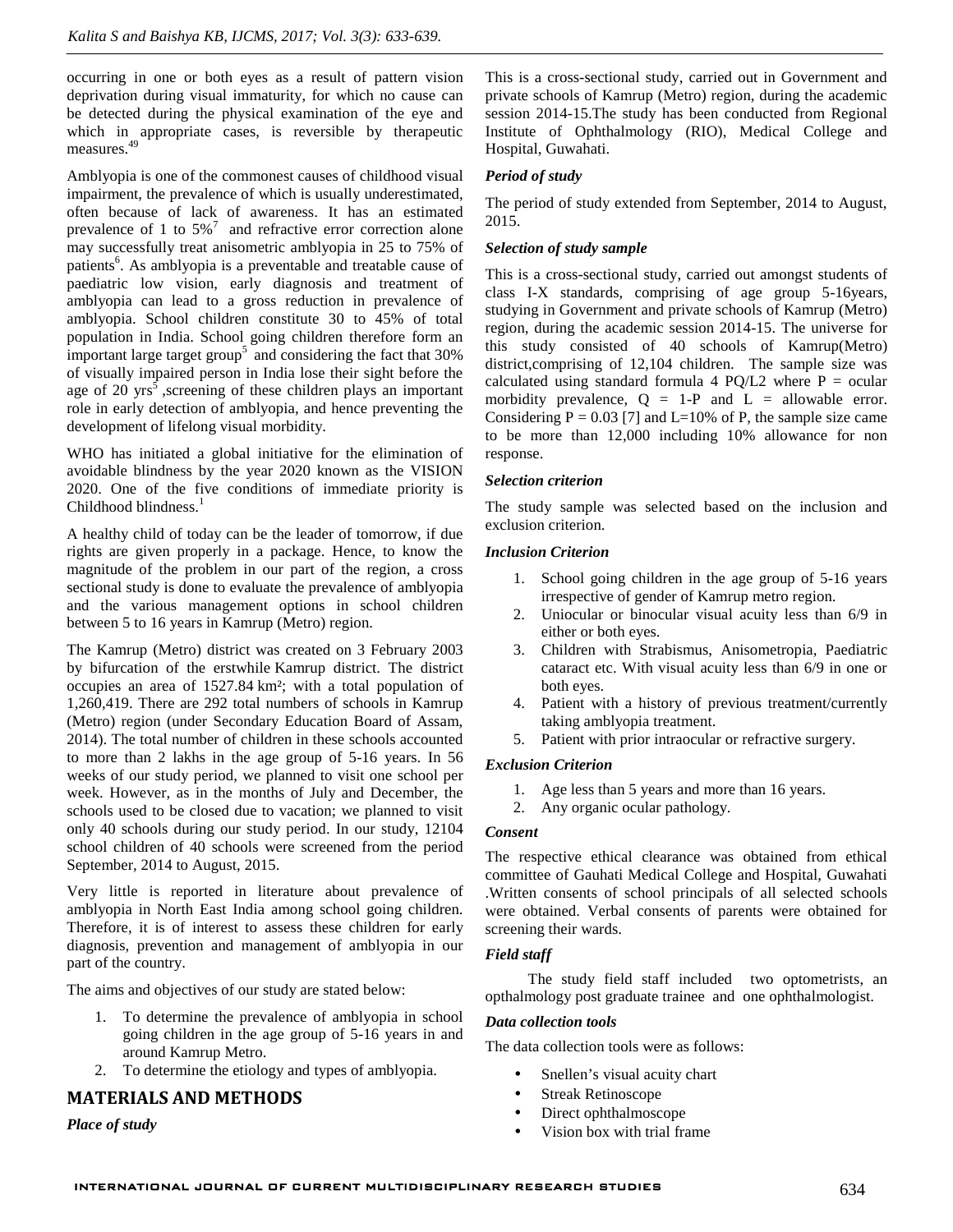# **METHODOLOGY**

The age of children was recorded as per school register. History of present and past ocular problems and treatment, and family history were obtained. The clinical examination was done by the ophthalmologist. Anterior segment of the eye was examined with torch light. Retinal examination was performed with the help of direct ophthalmoscope after dilating the pupil. The refraction was done by the ophthalmic technicians. Assessment of visual acuity for distance was done with Snellen's chart and was recorded as the smallest line read with one or no errors at class room illumination, unaided (uncorrected visual acuity) as well as with spectacles (presenting visual acuity), if the child brought them.

In all children with visual acuity of less than 6/6, non cycloplegic refraction was performed with streak Retinoscope, followed by subjective correction till best corrected visual acuity was achieved. Those children with best corrected visual acuity less than 6/6 was referred to RIO, GMCH for final diagnosis and management.

In absence of any apparent organic lesion, bilateral amblyopia was diagnosed in eyes with best corrected visual acuity of less than 6/9 in both eyes and unilateral amblyopia was diagnosed when difference in best corrected visual acuity between two eyes was of two Snellen's lines or more. Those children were referred to RIO,Guwahati for detailed evaluation and further management.

#### *The following detailed investigation was done in each case*

- 1. Detailed history with respect to visual, ocular and general health, developmental and family history and use of medications. H/O poor vision in one or both eyes, and difficulty doing tasks requiring binocular depth perception or signs of strabismus, diplopia or other visual perceptual defects.
- 2. Routine ocular examination under diffuse and oblique illumination.
- 3. Opthalmoscopic examination to detect any abnormality in fundus.
- 4. Retinoscopic examination. The patient's refractive condition was evaluated under both non cycloplegic and cycloplegic conditions to determine whether (anisometropic or isoametropic) etiology. Cycloplegia was achieved by instilling atropine sulphate 1% eye ointment three times daily for three consecutive days . Post mydriatric subjective test was done after 2 weeks. Reassessment of visual acuity with best refractive correction is needed to avoid misdiagnosis of amblyopia.
- 5. Full orthoptic checkup including Hirschberg's corneal reflex test, cover test, Maddox wing test, etc were performed routinely to detect any heterophoria and to measure the deviation in case the patient is having squint. Range of accommodation and near point of convergence determined by R.A.F.binocular gauze.
- 6. State of binocular vision i.e. sensorimotor function was assessed by Worth's four dot test (presence of suppression and level of stereopsis) and by synaptophore (determine sensorimotor fusion at the angle of deviation).

7. Synaptophoric examination done with major amblyoscope, to measure both objective and subjective angle of deviation, assessment of status of binocular vision and abnormal retinal correspondence.

# **RESULTS AND OBSERVATIONS**

Out of 12104 children screened between 5 to 16 years age group from 40 schools in Kamrup (Metro) region from the period between September, 2014 to August, 2015, 845 children (7.0%) had refractive error. Amblyopia was found in 98 children (0.81%).

Among the children screened, 5800 were boys and 6304 were girls. However, 507 girls (60%) and 338 boys (40%) had refractive error. Thus, refractive error was found to be more common among girls than boys. (p value  $\leq 0.0001$ )

However, out of the 98 amblyopic children, 41 of them were girls and 57 were boys. Hence, amblyopia was found to be more common among boys and it was found to be statistically significant. (p value is 0.0319, 95% C.I. - 1.043 - 1.854)

In our study, myopia was found to be the most common refractive error (65.9%), followed by astigmatism in 21.8% and hypermetropia in 12.3%.

Table showing Refractive status of children with refractive

error

|               | No of<br>cases | <b>Percentage</b> |
|---------------|----------------|-------------------|
| Hypermetropia | 104            | 12.3%             |
| Myopia        | 557            | 65.9%             |
| Astigmatism   | 184            | 21.8%             |
| Total         | 845            | 100%              |



Chart 4 showing sex distribution of refractive error in school children 5-15 yrs of Kamrup (metro)

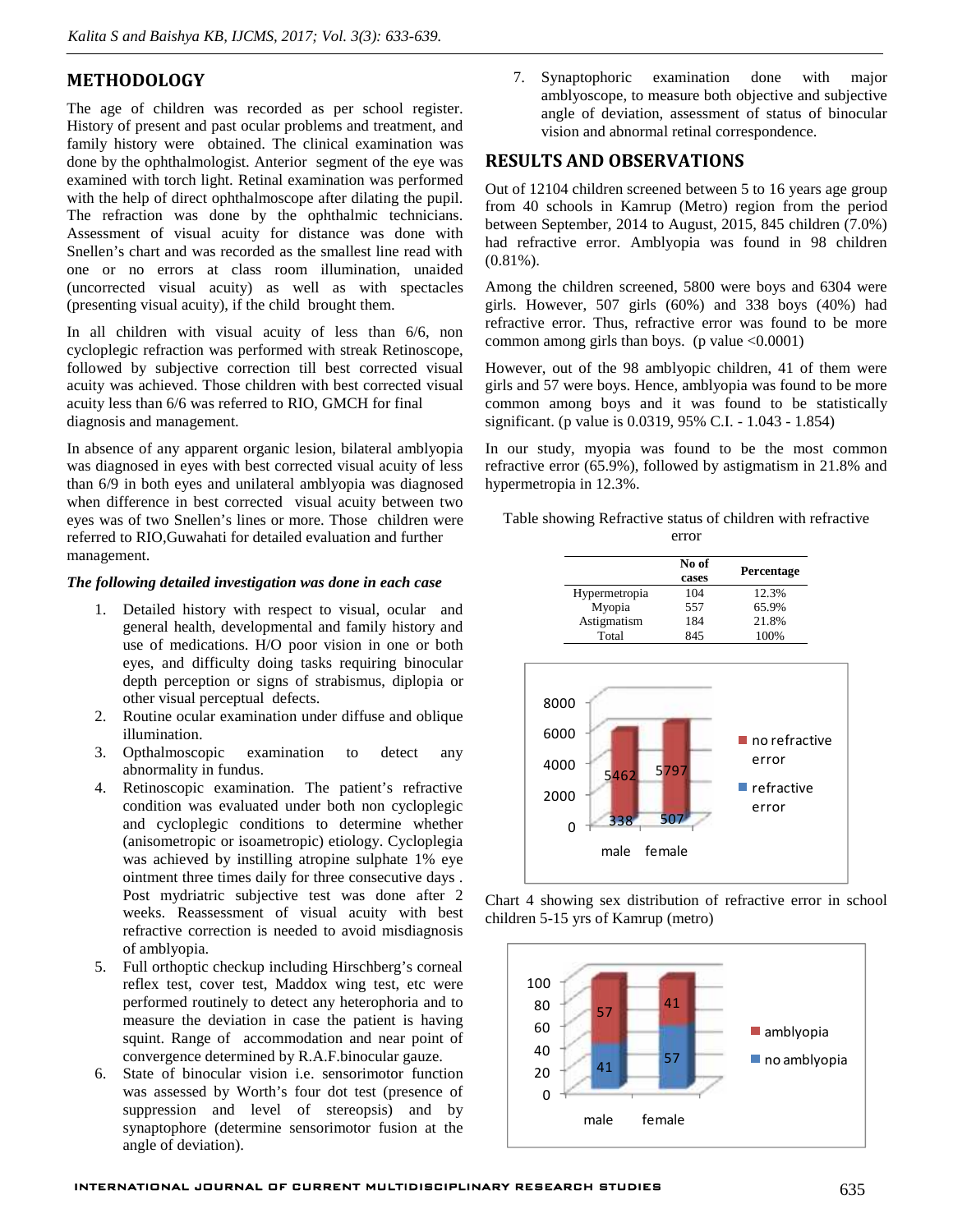Chart 5 showing sex distribution of amblyopia in 5 to 16 year old children in Kamrup (Metro) region.



Anisometropic amblyopia was found to be the commonest type of amblyopia 30(30.61%), followed by strabismic amblyopia 27(27.55%) , mixed type 27(27.55%) , vision deprivation amblyopia 7 (7.14%) and meridional amblyopia 7 (7.14%).

The different types of amblyopia were found to be most common(49 children) in the age group of  $8-10$  yrs $(50\%)$ .(p value <0.001). 25

children(25.5%) in the age group of 11-16 years had amblyopia and 24 children(24.5%) in the age group of 5-7 years were found to be amblyopic.

In the present study, the average age at presentation with amblyopia is 9.204±1.414 years. Maximum children presented at the age group of 8 to 10 yrs (50%).

**Table 2** showing age distribution of amblyopia

| Age         | Male | Female | <b>Total</b> |
|-------------|------|--------|--------------|
| $5-7$ yrs   | 19   |        | 24           |
| $8-10$ yrs  | 26   | 23     | 49           |
| $11-15$ yrs | 12   | 13     | 25           |
|             | 57   |        | 98           |

Chart 7 showing age and sex distribution of amblyopia.



0 amblyopia.

|                        |           |          |                          |              | $\mu$ and $\mu$ , $\mu$ and $\mu$ of $\mu$ , $\mu$                |
|------------------------|-----------|----------|--------------------------|--------------|-------------------------------------------------------------------|
|                        | $5-7$ yrs | 8-10 vrs | $11-15$ vrs              | <b>Total</b> |                                                                   |
| Strabismic             | 10        |          |                          | 27           | <b>Table 6</b> showing correlation of family history in amblyopia |
| Anisometropic          |           | 10       | 13                       | 30           |                                                                   |
| Combined               |           | 20       |                          | 27           | <b>Positive family</b><br><b>Negative family</b>                  |
| Sensory<br>deprivation |           |          | $\overline{\phantom{a}}$ |              | history<br>history<br>$42(42.8\%)$<br>Amblyopia<br>56(57.2%)      |
| Meridional             |           |          |                          |              |                                                                   |
| Total                  | 24        | 49       | 25                       | 98           |                                                                   |

Chart 8 showing age distribution of different types of mblyopia.



|           | Table 4 showing sex distribution of different types of |  |
|-----------|--------------------------------------------------------|--|
| amblyopia |                                                        |  |

|                        | Male | <b>Female</b> |
|------------------------|------|---------------|
| Strabismic             | 16   | 11            |
| Anisometropic          | 18   | 12            |
| Combined               | 15   | 12            |
| Sensory<br>deprivation | 3    |               |
| Meridional             | 5    | 2             |
| Total                  | 57   |               |

Chart 9 showing sex distribution of different types of amblyopia.



Among the 27 strabismic amblyopic patients, 18 patients (66.67%) had esotropia and rest 9(33.33%) of them had exotropia. 3 patients had associated nystagmus.

**Table 5** showing distribution of cases in strabismic amblyopia

| Type of<br>strabismus |    | No of cases Percentage |
|-----------------------|----|------------------------|
| Esotropia             | 18 | 66.67%                 |
| Exotropia             | Q  | 33.33%                 |

Exotropia 9 33.33%<br>In our study, 42 children among the 98 amblyopic children had a positive family history of refractive error (42.8%). Rest 56 **a** positive talling instead on children (57.2%) had no positive family history. Table 3 showing age distribution of different types of males for milly history. Hence, family history of refractive error has no correlation with amblyopia. (p value is 0.4178)

|           | <b>Positive family</b><br>history | <b>Negative family</b><br>history |
|-----------|-----------------------------------|-----------------------------------|
| Amblyopia | $42(42.8\%)$                      | 56(57.2%)                         |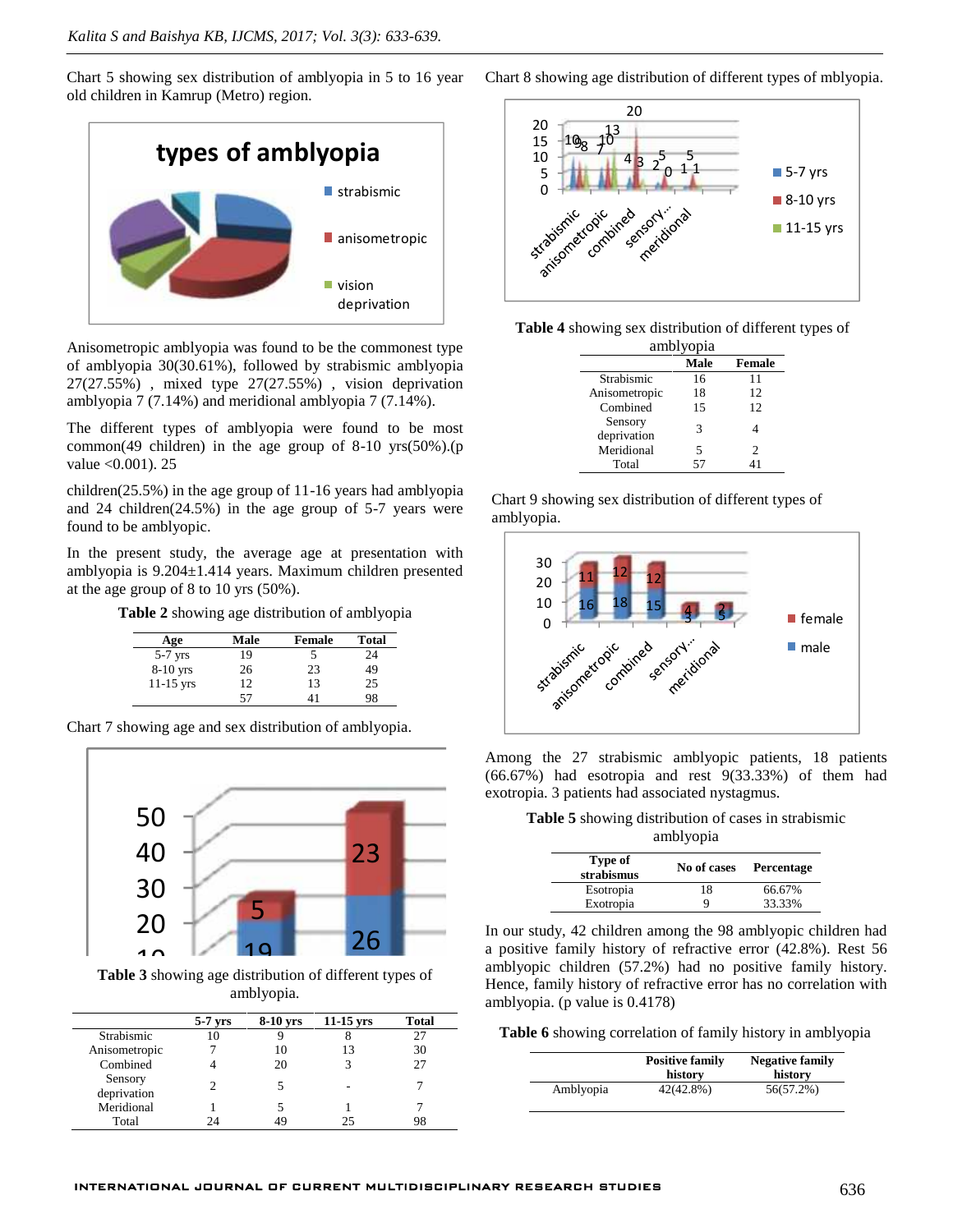**Table 7** Visual acuity and amblyopia



Chart 10 showing correlation between visual acuity and amblyopia.

In this study, 43(43.8%) amblyopic children were found to have visual acuity between 6/18-6/36. 23 (23.46%) children had visual acuity better than 6/18 , 21(21.4%) had 6/60-3/60, and only 10 children (10.2%) had visual acuity poorer than 3/60.

**Table 8** showing Refractive status of amblyopic eye

|                        | <b>Hypermetropia</b> | <b>Myopia</b> | <b>Astigmatism</b> | <b>Total</b> |
|------------------------|----------------------|---------------|--------------------|--------------|
| Strabismic             | $16(59.3\%)$         | $8(29.6\%)$   | $3(11.1\%)$        | 27(100%)     |
| Anisometropic          | $18(60\%)$           | 10(33.33%)    | 2(6.67%)           | 30(100%)     |
| Combined               | 15(55.5%)            | 8(29.6%)      | $4(14.8\%)$        | 27(100%)     |
| Meridional             |                      |               | $7(100\%)$         | $7(100\%)$   |
| Sensory<br>deprivation | $4(57.1\%)$          | 2(28.5%)      | $1(14.3\%)$        | $7(100\%)$   |
| Total                  | $57(58.2\%)$         | 28(28.5%)     | 17(17.3%)          | 98(100%)     |

Hypermetropia was found to be the most common refractive error in amblyopic eye (p value <0.05). Out of 98 amblyopic children, 57 (58.2%) had hypermetropia, followed by myopia in 28 children (28.5%) and astigmatism in 17 children (17.3%). Among the 30 anisometropic children, 18 children (60%) had hypermetropia, 10 of them (33.33%) had myopia and rest 2 children (6.67%) had astigmatism.



**Chart 11** showing refractive status of amblyopic eye.



**Chart 12** showing refractive status of anisometropic amblyopia

## **DISCUSSION**

The results and observations are compared with observations made by other authors in similar studies and are elaborately discussed.

|  | <b>Table 1</b> showing comparison of prevalence of refractive |  |  |
|--|---------------------------------------------------------------|--|--|
|  | error (ref. Chart $1$ )                                       |  |  |

| <b>Authors</b>                       | <b>Prevalence of refractive error</b> |
|--------------------------------------|---------------------------------------|
| Padhye AS et al(2004-05), Pune       | 5.46%                                 |
| Singh et al (2006-2009), Bhopal      | 13.08%                                |
| Ghosh S et al(2008-09), RIO, Kolkata | 14.7%                                 |
| Gupta et al (2010), Shimla           | 4.06%                                 |
| Mondal A et al (2013-2014), Kolkata  | 9.40%                                 |
| Present study                        | 7.0%                                  |

The prevalence of refractive error in our study was 7% which was comparable to the studies by Padhye AS *et al*, Singh *et al*, Gupta *et al* and Mondal *et al*.

**Table 2** showing comparative studies on prevalence of amblyopia(ref. Chart 2)

| Authors                                | Prevalence of amblyopia in<br>school and pre school children |
|----------------------------------------|--------------------------------------------------------------|
| McNeil et al, 1955                     | 2.7%                                                         |
| da Cunha and Jenkins,<br>1961.         | 1.7%                                                         |
| Russell and associates, 1961.          | 1.3%                                                         |
| Vaughan and associates, 1960.          | 0.6%                                                         |
| Padhye AS et al(2004-05), Pune         | 0.8%                                                         |
| Singh et al (2006-2009), Bhopal        | 0.49%                                                        |
| Gupta et al (2010), Shimla             | 0.05%                                                        |
| Mondal A et al (2013-2014),<br>Kolkata | 1.09%                                                        |
| Present study                          | 0.81%                                                        |

The Prevalence of amblyopia was found to be 0.81%., which is comparable to the various studies done internationally as well as in India.

**Table 3** showing comparative analysis among mean age at presentation of amblyopia

| <b>Authors</b>                    | Mean age              |
|-----------------------------------|-----------------------|
| Sharma P et al, Uttarakhand       | $8.56 +/- 3.80$ years |
| Soumya PD et al, Mangalore (2011) | $10.61 + -3.89$ yrs   |
| Present study                     | $9.204 + - 1.414$ yrs |

The mean age at presentation of amblyopia in our study was found to be 9.204 +/- 1.414 years with maximum amblyopia in the age group of 8 to 10 years, which is comparable to the other similar studies.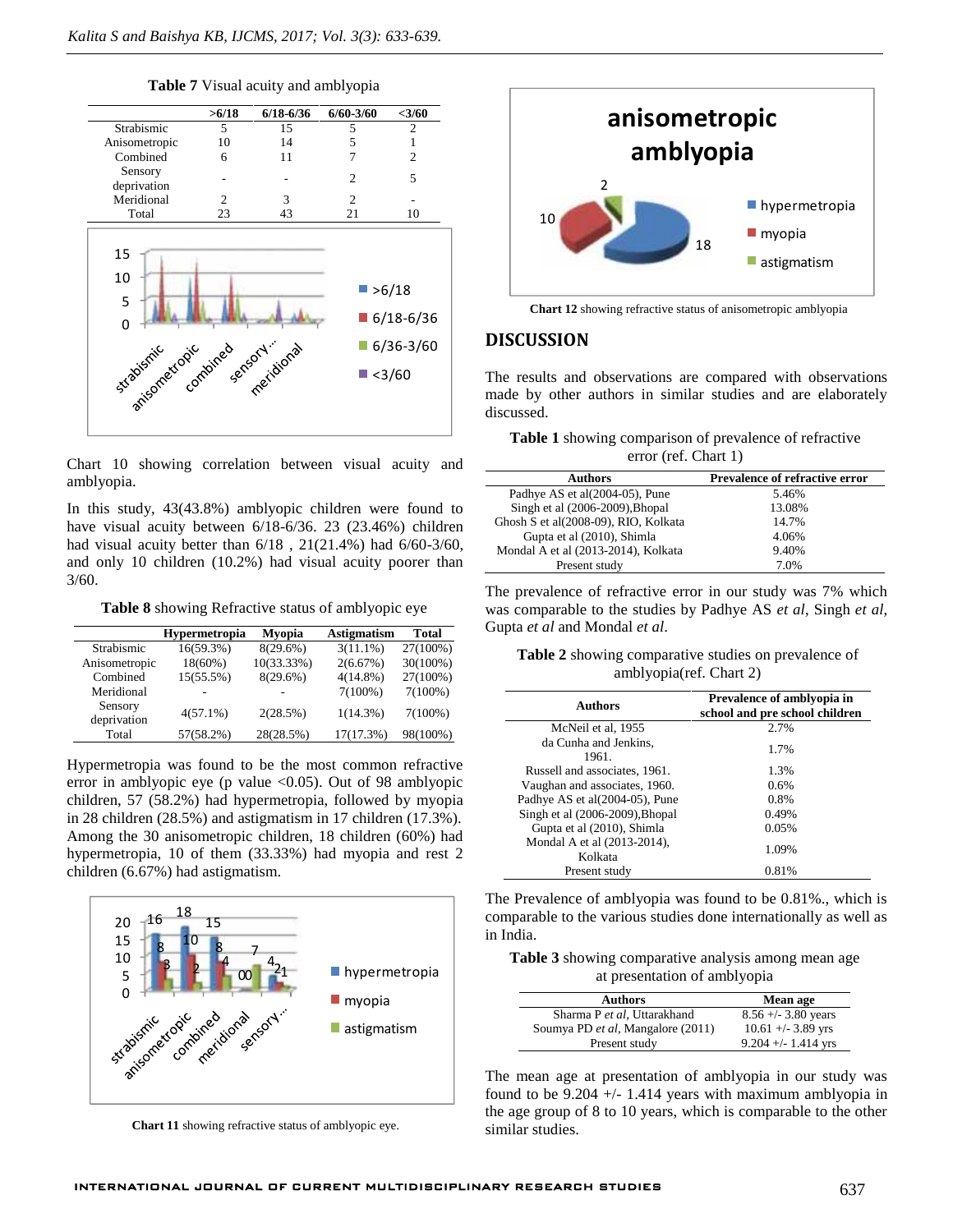Refractive error was found to be more common among girls and myopia was found to be the most common refractive error followed by astigmatism and hypermetropia.

**Table 4** showing sex distribution of refractive error and amblyopia (ref. Charts 4 and 5)

| <b>Authors</b>              | $%$ of<br>males<br>with R.E | $%$ of<br>males with<br>amblyopia | $%$ of<br>females<br>with R.E. | $%$ of<br>females<br>with<br>amblyopia |
|-----------------------------|-----------------------------|-----------------------------------|--------------------------------|----------------------------------------|
| Ghosh S et al               | 48%                         | 39%                               | 52%                            | 61%                                    |
| Sharma et al.               |                             | 61.11%                            |                                | 38.89%                                 |
| Soumya PD<br>et al, 2011    |                             | 56.81%                            |                                | 43.19%                                 |
| Siddharam SJ<br>et al. 2014 |                             | 63.79%                            |                                | 36.21%                                 |
| Present study               | 40%                         | 58.17%                            | 60%                            | 41.83%                                 |

In our study, amblyopia was found to be more common in boys. The most common type of amblyopia in our study is found to be anisometropic amblyopia (30.61%) This is followed by strabismic amblyopia (27.55%), Mixed type (strabismic + anisometropic) 27.55%, vision deprivation amblyopia (7.14 %) and meridional amblyopia (7.14 %), which is found to be comparable to the various other similar studies.

**Table 5** showing comparative study on different types of amblyopia( ref. Chart 6)

| <b>Authors</b>     | <b>Strabismic</b><br>amblyopia | Anisometropic<br>amblyopia | <b>Vision</b><br>deprivation<br>amblyopia |  |
|--------------------|--------------------------------|----------------------------|-------------------------------------------|--|
| Sharma P et al.    | 27.7%                          | 33.33%                     | 11.11%                                    |  |
| Soumya PD et al    | 25%                            | 29.5%                      | 4.5%                                      |  |
| Siddharam SJ et al | 25.86%                         | 36.20%                     |                                           |  |
| Present study      | 27.55%                         | 30.61%                     | 7.14%                                     |  |

About 66.67 % of strabismic amblyopic patient had esotropia and rest 33.33 % had exotropia in our study, which is comparable to the study by Sharma P *et al*. However, more exotropia was found in studies by Siddharam S J *et al*, Soumya PD *et al*.

In our study, family history of refractive error was found to have no correlation with amblyopia. 42.8 % of amblyopic patients had positive family history and 57.2 % had no family history of refractive error.

Most of the patients with amblyopia were found to have visual acuity from 6/18 to 6/36 (43.8%). Only 10.2 % amblyopic children had visual acuity poorer than 3/60, which is comparable to the study by Sharma P *et al*.

**Table 6** showing comparative study on amblyopia and visual acuity(ref. Chart 10)

| Authors        | $6/18 - 6/36$ | $6/60 - 3/60$ | $\langle 3/60 \rangle$ |
|----------------|---------------|---------------|------------------------|
| Sharma P et al | 44.06%        | 25.42%        | 25.42%                 |
| Present study  | 43.87%        | 21.43%        | 10.2%                  |

Hypermetropia was found to be the most common refractive error in amblyopic children in our study (58.2%) followed by myopia and astigmatism, which is comparable to the various similar studies by different authors discussed below. 60% of anisometropic amblyopic children had hypermetropia, thus hypermetropia was the common refractive error in anisometropic amblyopia.

| <b>Table 7</b> showing comparative study on refractive status of |  |
|------------------------------------------------------------------|--|
| the amblyopic eye (ref. Chart 11)                                |  |

| <b>Authors</b>     | <b>Hypermetropia</b> | Mvopia | <b>Astigmatism</b> |
|--------------------|----------------------|--------|--------------------|
| Sharma P et al     | 82.46%               | 17.54% |                    |
| Soumya PD et al    | 45.45%               | 47.72% |                    |
| Siddharam SJ et al | 46.15%               | 25.64% | 18.2%              |
| Present study      | 58.2%                | 28.5%  | 17.3%              |

#### *Limitation of The Study*

Though there are 292 schools in Kamrup (Metro) region with approximately 2 lakhs school children in the age group of 5 to 16 years but due to certain limitations in our study we could only screen 12104 children . Few of them are cited below.

- 1. The average time required to screen a child takes a minimum of 10 minutes. During a period of 4 to 5 hours, it is very difficult to accommodate all the children.
- 2. The school screening team consisted of one ophthalmologist, one ophthalmology post graduate trainee and an optical technician. Thus lack of adequate trained man power is another limitation of our study.
- 3. Taking permission and arranging school screening camps in the respective schools is another limitation of our study. Many a times, the screening camp had to be cancelled due to ongoing examinations or festivals.

# **SUMMARY AND CONCLUSION**

The present study was carried out in school children in the age group of 5 to 16 years belonging to Kamrup (Metro) region for a period of one year from September, 2014 to August, 2015.

- A total of 12,104 school children were screened from 40 government and private schools in a period of one year with the help of a field staff including two optometrists, an ophthalmology post graduate trainee and a senior ophthalmologist.
- 2. Out of 12,104 children, 845 had refractive error and 98 had amblyopia. Thus, prevalence of refractive error was found to be 7.0% and that of amblyopia was 0.81%.
- 3. The age of children was recorded as per school register. The children were divided into 3 groups on the basis of age: 5-7 yrs, 8-10 yrs and 11-16 yrs. Maximum number of amblyopic children were in the age group of 8-10 yrs(50%) with mean age at presentation being 9.204 +/- 1.414 years.
- 4. Refractive error was found to be most common among girls(60%) and myopia was found to be the most common refractive error(65.9%) followed by astigmatism in 21.8% and hypermetropia in 12.3%.
- 5. Amblyopia was found to be more common among boys(58.16%) and Hypermetropia was found to be the most common refractive error in amblyopic eye(58.2%), followed by myopia in (28.5%) and astigmatism in (17.3%).
- 6. On the basis of visual acuity of the amblyopic children, they are divided into 4 groups. Most of the amblyopic children( 43.8%) were found to have visual acuity between 6/18-6/36. 23.46% children had visual acuity